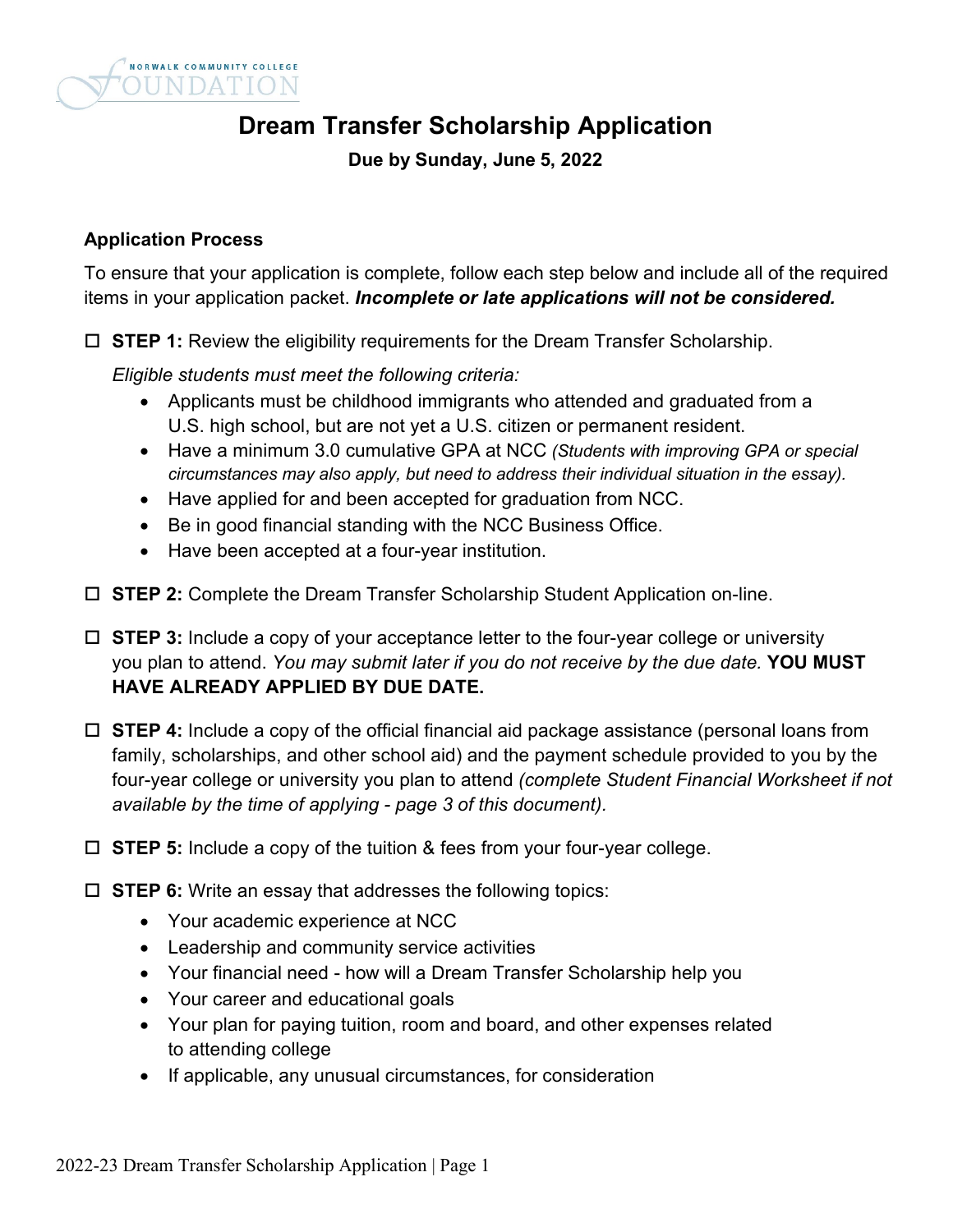- **STEP 7:** Include the following three (3) letters of recommendation with your application:
	- Two (2) letters from current NCC faculty members
	- One (1) letter from a community service or leadership organization (either NCC-affiliated or community-based)
- **STEP 8:** Complete, sign and submit the income verification form that is attached to this document.
	- *Students with a social security number:* complete the FAFSA online at [www.fafsa.ed.gov,](http://www.fafsa.ed.gov/) and submit a copy of your FAFSA Student Aid Report (SAR). This report was either emailed or mailed to you after you completed the FAFSA. Make a copy of this report and include it with your Dream Transfer application.
- **STEP 9:** Submit the entire application packet by midnight on June 5, 2022 ONLINE.

### **Things to Keep in Mind** *Scholarship awards will be based on available funding.*

Students who are awarded grants will be expected to:

- o Maintain full-time enrollment at a four-year school
- $\circ$  Complete and sign an agreement and submit a survey
- o Write a thank-you letter to the NCC Foundation
- o Work with a mentor provided by the Foundation for the 2022-23 academic year.
- $\circ$  Keep in touch with the NCC Foundation throughout the 2022-23 academic year and provide unofficial transcripts at the end of each academic semester
- o Be available to meet with donors of the Dream Transfer Scholarship Program

All awarded students will receive a renewal notification from NCC Foundation with all required paperwork via e-mail.

The NCC Foundation Scholarship Committee will review applications in June. You can expect to hear from us by June 10<sup>th</sup>. Finalists will be invited to meet with the committee for a personal interview on June 21,22 or 23. Then the NCC Foundation Scholarship Committee will submit decisions in July.

All awards will be sent directly to the transfer school to be used for tuition and fees nce we receive signed agreement with thank you letter back.

## **For More Information**

**Norwalk Community College Foundation 188 Richards Avenue, Room E311 Norwalk, CT 06854-1655 OR email: scholarships@norwalk.edu**